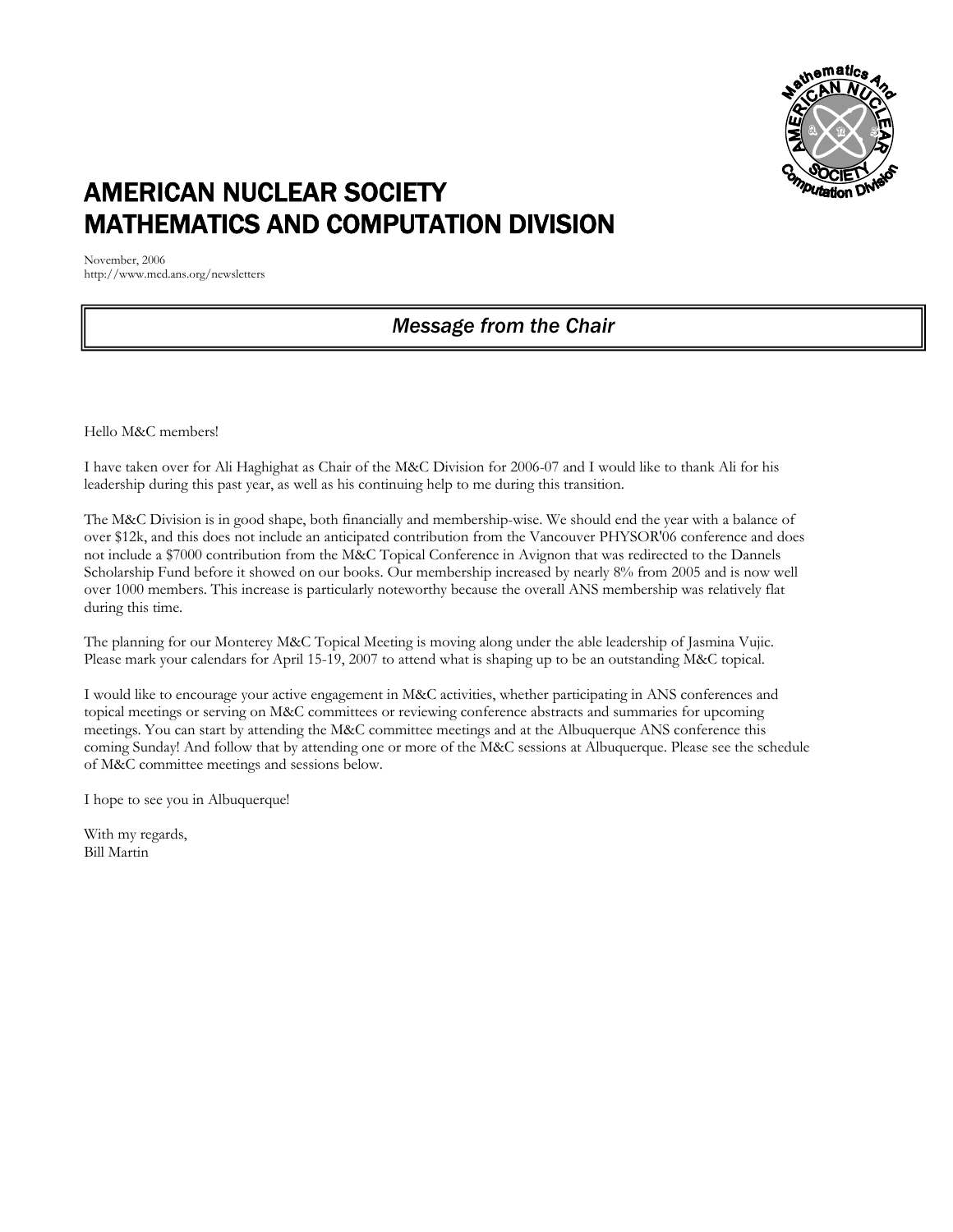# *2006 ANS Winter meeting: Mathematics and Computation Sessions*

| SUNDAY, 12 Nov. 2006 11:00 a.m. - 1:00 p.m.                                                                                                                                | <b>WEDNESDAY, 15 Nov. 2006 A.M.</b>                                          |
|----------------------------------------------------------------------------------------------------------------------------------------------------------------------------|------------------------------------------------------------------------------|
| <b>MCD-RPSD Joint Benchmark Meeting: Tesuque</b>                                                                                                                           | <b>Transport Methods: General II</b>                                         |
| SUNDAY, 12 Nov 2006 1:00 p.m. - 2:00 p.m<br>Program Committee Meeting: Tijeras<br>SUNDAY 12 Nov. 2006 2:00 p.m. - 4:00 p.m.<br><b>Executive Committee Meeting: Tijeras</b> | <b>WEDNESDAY, 15 Nov. 2006 P.M.</b><br><b>Transport Methods: General III</b> |
| <b>MONDAY, 13 Nov 2006 P.M.</b>                                                                                                                                            | WEDNESDAY, 15 Nov. 2006 P.M.                                                 |
| <b>Inverse methods for Radiation Transport Problems</b>                                                                                                                    | <b>Mathematical Modeling: General</b>                                        |
| TUESDAY, 14 Nov. 2006 A.M.                                                                                                                                                 | <b>THURSDAY, 16 Nov. 2006 A.M.</b>                                           |
| <b>Transport Methods: General I</b>                                                                                                                                        | <b>Computational Methods: General</b>                                        |
| <b>TUESDAY, 14 Nov. 2006 P.M.</b><br>Numerical Methods for Radiation Transport In High<br><b>Density Applications</b>                                                      | THURSDAY, 16 Nov. 2006 P.M.<br><b>Computational Thermal Hydraulics</b>       |

# *PROGRAM COMMITTEE*

The next **Mathematics and Computation Topical Meeting** will be held **April 15-19, 2007, in Monterey, California**. The meeting will be held jointly with the **International Conference on Supercomputing in Nuclear Applications**, an arrangement that worked well for the Saratoga Springs meeting in 1997. The conference banquet is currently planned to be held at the world-renowned Monterey Bay Aquarium. Join us in beautiful, dramatic, romantic, and historic Monterey! Information on Monterey as well as information about the meeting will be posted to the conference web site: <http://mc-sna07.nuc.berkeley.edu>.

 **[**Submitted by Jeff Favorite, Publications Chair**]**